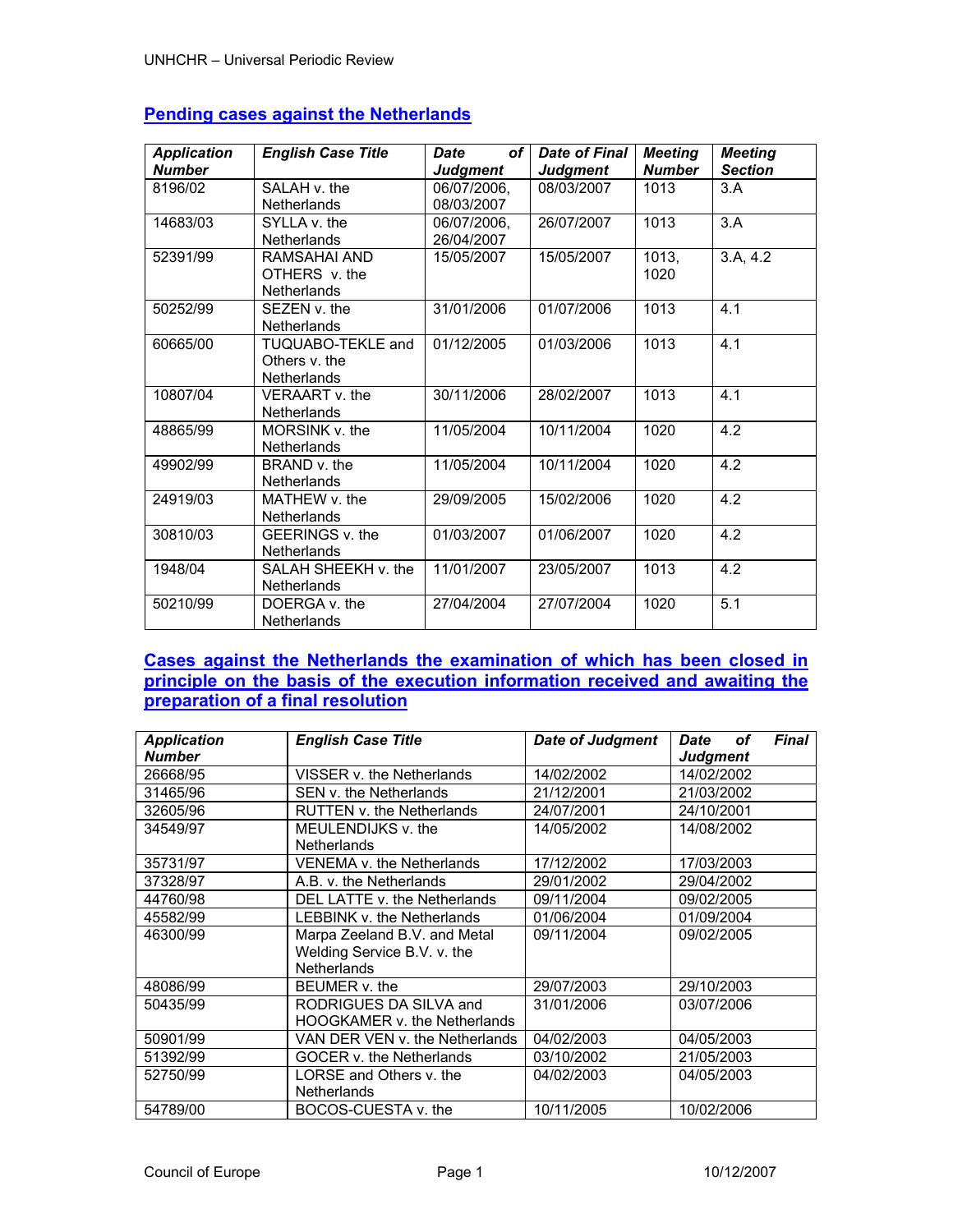|          | <b>Netherlands</b>            |             |            |
|----------|-------------------------------|-------------|------------|
| 62015/00 | SCHENKEL v. the Netherlands   | 27/10/2005  | 27/01/2006 |
| 2345/02  | SAID v. the Netherlands       | 05/07/2005  | 05/10/2005 |
| 5379/02  | NAKACH v. the Netherlands     | 30/06/2005  | 30/09/2005 |
| 13600/02 | BAYBASIN v. the Netherlands   | 06/07/2006. | 06/10/2006 |
|          |                               | 07/06/2007  |            |
| 25149/03 | VAN HOUTEN v. the Netherlands | 29/09/2005  | 29/12/2005 |

# **Main pending cases against the Netherlands**

1007 (October 2007) section 2

# **52391/99 Ramsahai and others, judgment of 15//05/2007 - Grand Chamber**

The case concerns the failure by the respondent state in its obligation to conduct an effective investigation into the killing of Moravia Ramsahai, son and grandson respectively of the applicants (violation of Article 2). The victim was shot and killed by an officer of the Amsterdam/Amstelland Police Force on 19/07/1998, after he had drawn, and had begun to raise, a pistol towards two police officers present at the scene.

The European Court found that the fatal shot fired by the police officer in question was "no more than absolutely necessary". However, the Court found that the subsequent investigation into the incident was inadequate and insufficiently independent.

The Court considered the investigation inadequate because the two police officers' hands were not tested for gunshot residue, no reconstruction of the incident was staged, the weapons and ammunition of the officers were not examined, and no pictorial record of the trauma caused to the victim's body by the bullet was made. In addition, the two officers were not kept separated after the incident and were not questioned until nearly three days later. According to the Court, the mere fact that appropriate steps were not taken to reduce the risk of collusion between the two or with other colleagues, amounted to a significant shortcoming in the adequacy of the investigation.

The Court considered the investigation lacked sufficient independence because the, independent State Criminal Investigation Department only became involved in the investigation 15½ hours after the incident had taken place. In the meantime, essential parts of the investigation, namely the forensic examination of the scene, the door-to-door search for witnesses and the initial questioning of witnesses, including police officers, were carried out by the Amsterdam/Amstelland Police Force, to which the officers involved (and some of the witnesses questioned) belonged.

**Individual measures**: The European Court established the facts surrounding the death of Moravia Ramsahai and in its assessment of those facts concluded that the force used by the police officer in question was "no more than absolutely necessary".

• *Assessment: accordingly, no individual measure seems necessary.*

**General measures**: The judgment was published in two legal journals in the Netherlands (*NJB* 2007/27 pp 1678-1679 and *AB* 2007/77).

*1) Lack of independence of the investigation*: according to the Court's judgment, the duty system of the State Criminal Investigation Department was improved following a decision of the Amsterdam Court of Appeal of 23/06/2004, so that they can be at the place of the incident sooner. As a consequence, the State Criminal Investigation Department reaches the scene of events on average within an hour or an hour and a half after an incident is reported. In addition, on 26/07/2006, following the Chamber judgment in this case, the Board of Prosecutors General issued a new Instruction on how to act in the event of the use of force by a (police) officer. This Instruction applies to all officials exercising police powers.

Whenever an incident has taken place to which the Instruction applies, the investigation will be carried out by the State Criminal Investigation Department. The regional police force is to inform that department of the incident immediately. The duty officer of the State Criminal Investigation Department will proceed to the scene of the incident as quickly as possible. The local police are to take any necessary urgent measures, such as cordoning off the area concerned, caring for any casualties and taking down the names of any witnesses. They are not themselves to carry out any investigations unless and to the extent that their involvement is unavoidable. Any investigations that cannot be carried out by the State Criminal Investigation Department itself are done by the Internal Investigations Bureau of the police region concerned or by members of a neighbouring police force.

• *Assessment*: *In the light of this information, no further general measures seem necessary with regard to the findings of the Court concerning the lack of independence of the investigation.*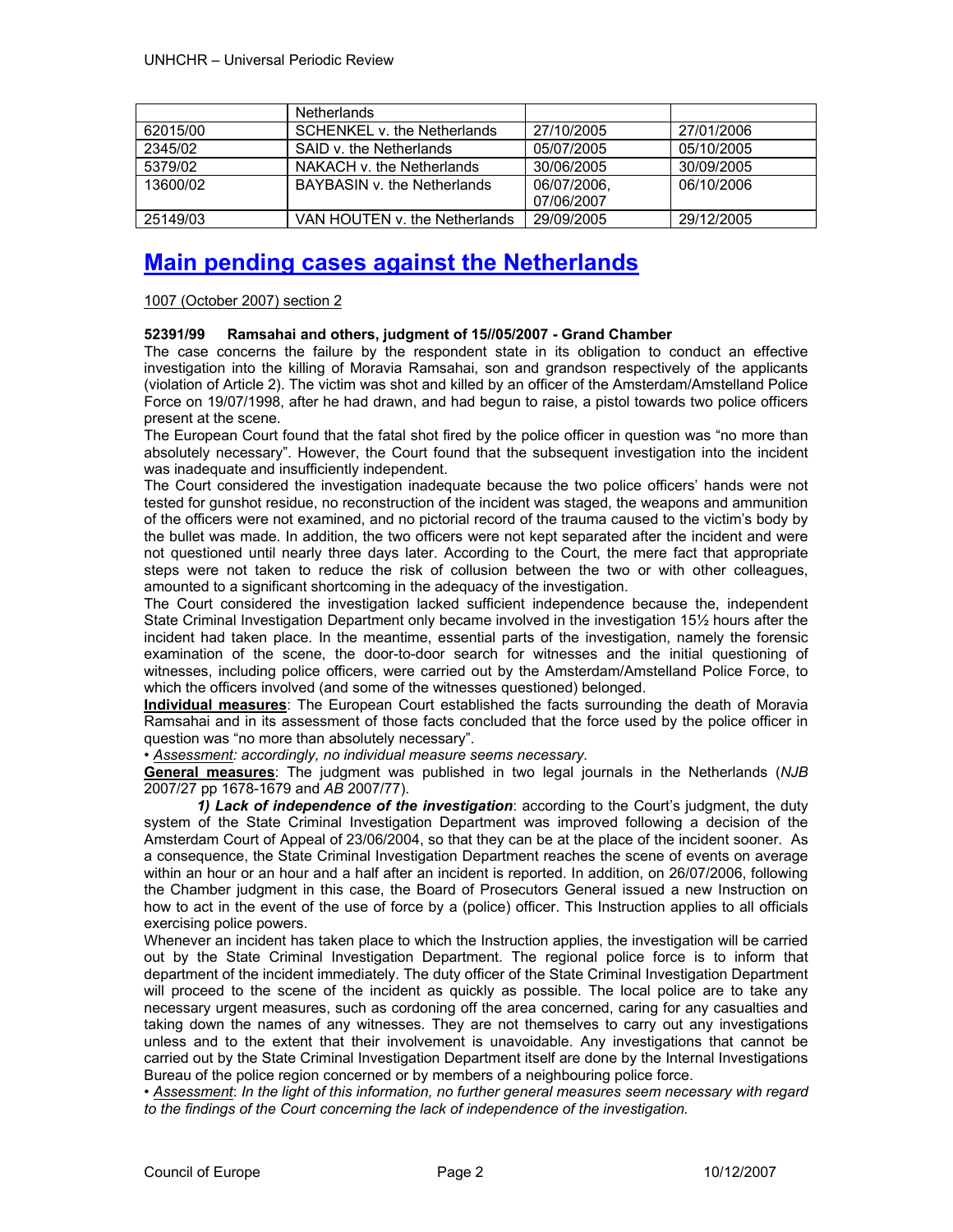### *2) Inadequacy of the investigation*:

• *Information is awaited on the protocol to be followed after incidents in which police officers use their fire arm, in particular if this leads to casualties.*

The Deputies decided to resume consideration of this item: at their 1013th meeting (3-5 December 2007) (DH), in the light of further information to be provided on payment of the just satisfaction, if necessary; 2. at the latest at their 1020th meeting (4-6 March 2008) (DH), in the light of further information to be provided on general measures.

#### 1007 (October 2007) section 4.1

#### **50252/99 Sezen, judgment of 31/01/2006, final on 03/07/2006**

The case concerns a violation of the applicants' right to family life due to the refusal by the respondent state to prolong the residence permit of the first applicant, the husband of the second applicant (violation of Article 8).

The first applicant came to the Netherlands in 1989, where he married the second applicant who had been in the Netherlands since the age of seven. The husband received a residence permit for the purposes of forming a family unit and working in the Netherlands. In 1992, he *ex jure* acquired the right to remain in the Netherlands indefinitely, a right which would expire when he would no longer actually form part of the family unit. In 1993 the first applicant was convicted of a drug offence and sentenced to four year's imprisonment, of which he served approximately two years. He has not re-offended.

Due to marital problems, the applicants did not live together for some time in 1995/1996. During that period however, their second child was conceived and in June 1996 the applicants resumed cohabitation. In May 1996 the applicants applied for an extension of the first applicant's residence permit. This was refused. The first applicant had lost his indefinite right to remain in the Netherlands when he ceased to live with his wife. The fact that cohabitation had been resumed did not revive this right *ex jure*. In view of the first applicant's criminal conviction the authorities considered that it was justified to deny him further residence. The interference with the first applicant's right to respect for his family life was held to be justified in the interests of public order and for the prevention of crime.

The European Court found that the second applicant and the applicants' children cannot, for several reasons, be expected to follow the first applicant to Turkey. Furthermore, the Court found that the present case concerns a functioning family unit where the parents and children are living together, the splitting up of which is an interference of a very serious order with the right protected by Article 8 of the Convention. In conclusion, the Court held that the respondent state failed to strike a fair balance between the applicants' interests on the one hand and its own interests in preventing disorder and crime on the other.

**Individual measures**: The first applicant has received a residence permit with retroactive effect as from 20/05/1996, which is valid until 19/01/2008. One of the conditions applicable to this permit is that the applicant exercises family life with his children. The applicant's lawyer has instituted an objection under Dutch administrative law against this condition, stating that the applicant should be allowed to reside in the Netherlands as long as he exercises family life with his children or his wife.

*• Information would be useful on whether the residence permit is expected to be prolonged after 19/01/2008 and whether the authorities are considering inclusion of the exercise of family life by the first applicant with his wife in the conditions applicable to his residence permit.* 

**General measures**: Given the direct effect of European Court's judgments in the Netherlands, all authorities concerned are expected to align their practice to the present judgment. With this aim, the judgment has been published in several legal journals in the Netherlands, in particular the *NJCM-Bulletin* (2006, No.4, p.510-528), *European Human Rights Cases* (2006, no.3, p. 303-309) and *Nederlands Juristenblad* (2006, no. 17, p.952).

The Deputies decided to resume consideration of this case at their 1013th meeting (3-5 December) (DH), in the light of further information to be provided concerning individual measures.

#### 1007 (October 2007) section 4.1

### **60665/00 Tuquabo-Tekle and others, judgment of 01/12/2005, final on 01/03/2006**

The case concerns the Netherlands authorities' refusal to allow Mrs Tuquabo-Tekle's daughter by a previous marriage and living in Eritrea, to join her mother and step-family in The Netherlands and thus develop a family life.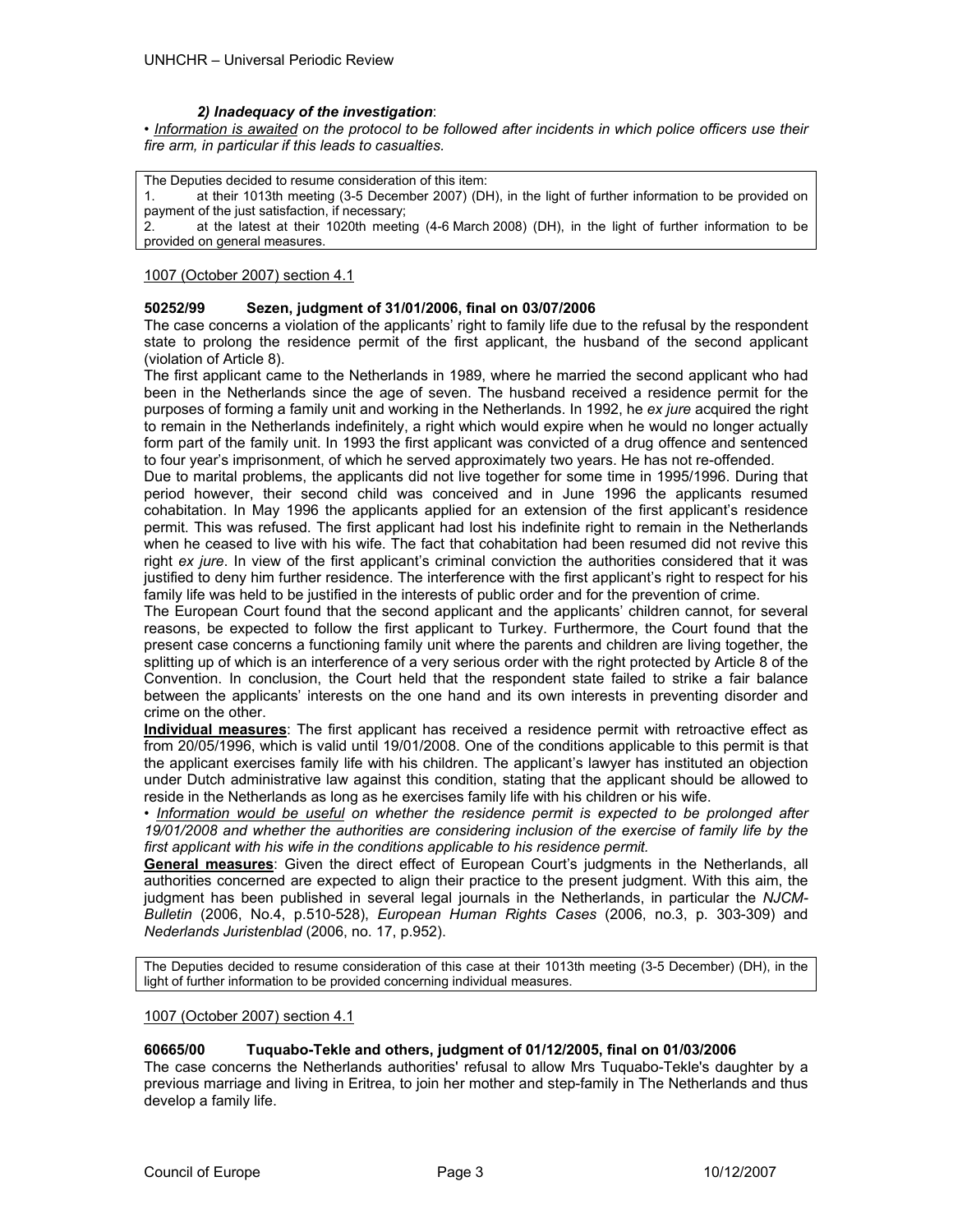The European Court found that the respondent state had failed in its obligation to strike a fair balance between the applicants' interests (family reunion) and its own interest (controlling immigration) (violation of Article 8). The Court drew attention to the similarity of the case to that of Şen (Section 6.2). The Court further found that, in the particular circumstances of the present case, the fact that the child concerned was older than that in the Şen case, was not an element which should lead to assessing the case differently.

# **Individual measures**:

*• Information is awaited on progress in ensuring family reunion in this case*.

**General measures**: On 8/09/2006, a new policy was adopted by the Ministry of Justice in cases regarding the right to family reunion of minor children with a parent legally residing in the Netherlands. According to the authorities, the criterion of "factual family ties" used to determine whether a right to family reunion exists, is now interpreted in a manner "similar" to the European Court's interpretation of Article 8 of the Convention. It is now assumed that a child has factual family ties with the parent concerned if family life within the meaning of Article 8 of the Convention exists. Exception is only made to this rule in cases where the child will live independently from his or her parent and will provide for him- or herself; where the child forms an independent family by engaging in marriage or a relationship; or where the child has responsibility for the care of extramarital children. These three exceptions, none of which applied to the child in the present case, also formed part of the previous policy and have been maintained since in such situations it may be assumed that the child has reached a certain level of independence. In those cases the application of a strict immigration policy outweighs the individual interest of the child to join his or her parents in the Netherlands.

The other conditions (proof of a legal family relationship and the requirement of sufficient funds) also remain unchanged.

The judgment was published in the EHRC 2006, p. 648, no. 11.

The Deputies decided to resume consideration of this case at their 1013th meeting (3-5 December 2007) (DH), in the light of further information to be provided concerning individual measures, namely the family reunion of the applicants.

### 1007 (October 2007) section 4.1

### **10807/04 Veraart, judgment of 30/11/2006, final on 28/02/2007**

The case concerns an interference with the applicant's freedom of expression which the European Court found not to be "necessary in a democratic society" (violation of Article 10).

The applicant is a lawyer and, at the material time, was representing certain members of a family accused by their daughter and sister in a television programme to have committed several crimes against her (including sexual abuse resulting in five pregnancies, three infanticides, one forced abortion and the sale of a baby). The woman in question had stated that she based these claims on memories which she had repressed but had been able to recover with the aid of a therapist. In a radio programme on the issue, the applicant questioned the professional qualifications and competence of this therapist and expressed the opinion that he and his ilk were not fit to administer psychotherapy to patients. The therapist in question lodged a complaint against the applicant with the Dean of the local Bar Association. The Amsterdam Disciplinary Council declared the therapist's complaint unfounded. The therapist appealed however, and the Disciplinary Appeal Tribunal found that the applicant's statements had been unnecessarily wounding for the therapist and declared the complaint wellfounded. He was given an admonition.

The European Court considered that an acceptable assessment of the relevant facts required an investigation into at least whether or not the therapist had the professional competence to establish the truth of the woman's accusations by psychotherapy alone, or whether the applicant was in a position to substantiate and justify his statements himself. The Disciplinary Appeals Tribunal did not conduct such an investigation and its decision was thus based on an inadequate assessment of the facts and the reasons given therefore lacked relevance.

# **Individual measures**:

• *Information is awaited on measures taken or envisaged to remedy the consequences of the violation*  for the applicant. In particular, information would be useful as to whether the admonition is still *inscribed on the applicant's professional record. If so, the erasure of this admonition would seem necessary.* 

**General measures:** The problem at issue in the judgment does not seem to be a systemic one. The judgment was published in EHRC 2007/17 pp 166-174. Given the direct effect of European Court's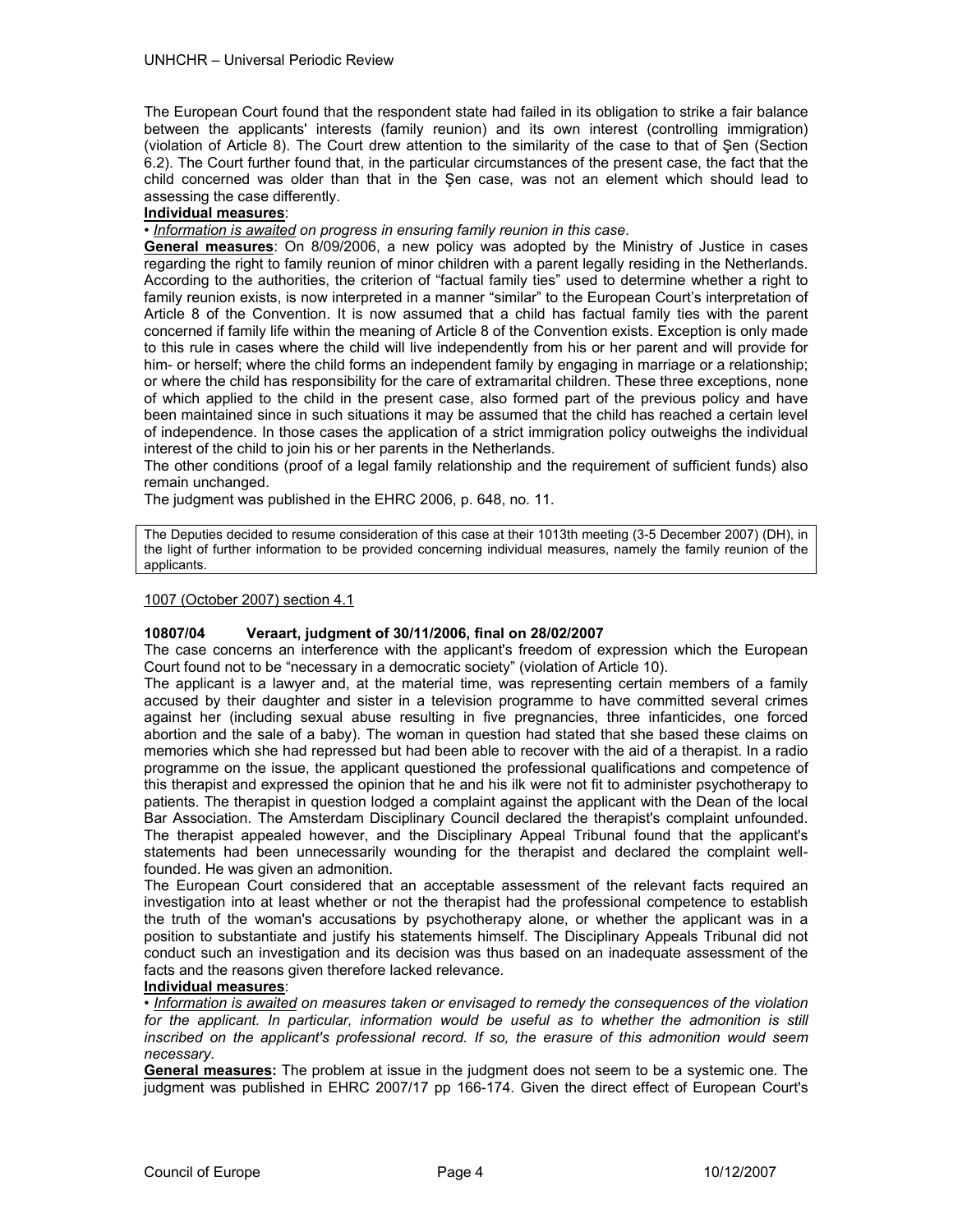judgments in the Netherlands, all authorities concerned are expected to align their practice to the present judgment.

The Deputies decided to resume consideration of this item at their 1013th meeting (3-5 December 2007) (DH), in the light of further information to be provided concerning individual measures:

### 1007 (October 2007) section 4.2

# **49902/99 Brand, judgment of 11/05/2004, final on 10/11/2004 48865/99 Morsink, judgment of 11/05/2004, final on 10/11/2004**

The cases concern the provisional detention of the applicants (14 and 15 months respectively) pending availability of places in a secure psychiatric facility (violations of Article 5§1).

The applicants, who had been judged responsible for their acts, had been sentenced to imprisonment. In addition, because of problems of mental health, they were ordered to be detained in a secure psychiatric facility upon expiry of their sentences (respectively in 1994 and 1998). This was not a punitive measure but rather aimed at protecting society from the risks posed by the applicants.

The European Court found that the length of time the applicants had to wait was unacceptable. In addition, the Court stated that "[…] even a delay of six months in the admission of a person to a custodial clinic cannot be regarded as acceptable" (see §66 of the judgment in the case of Brand).

# **General measures:**

*• Background*: The Secretariat notes that the current legislation, which entered into force in 1997 (i.e. after the facts in this case), provides a maximum delay for placement in a secure institution of six months. The Minister of Justice may extend this period by three months at a time, if placement proves impossible.

*• Measures concerning the delay in admission to a custodial clinic*: The Netherlands authorities have initiated measures to increase the capacity of secure psychiatric facilities, keeping in mind that following the judgments of the European Court and developments in domestic case-law, persons waiting for six months or more for placement in a custodial clinic need to be given priority. Thus in the years 2006/2007 the capacity of the concerned clinics will be increased by a total of 260 places. In 2006 the capacity was expanded by 146 places and more increases are envisaged. On 16/08/2006, the Netherlands authorities have informed the Secretariat that despite these measures the waiting period has not been reduced to below 6 months in all cases as the number of confinements orders is still high and expanding capacity depends also on finding and appointing qualified staff. Accordingly, three-month extensions are not yet exceptional. In addition, a pilot programme has been initiated under which those in detention awaiting placement may receive treatment in order to shorten their subsequent stay at a clinic.

*• Measures regarding the creation of an effective remedy*: If placement in a custodial clinic is not possible within six months, the person awaiting admission may receive compensation for each month spent waiting in detention. The Netherlands authorities also refer to a recent appeal judgment in which a waiting period of more than four months was found excessive and therefore needs to be compensated. In this judgment, reference was made to the findings of the European Court in these cases.

*• Information awaited*: *on the ongoing expansion of the capacity of custodial clinics. Statistics*  regarding the average waiting period for placement in such clinics would be useful. In addition, *information would be useful on whether the pilot programme mentioned above will become permanent practice. Finally, clarification would be useful as to whether the respondent state has appealed against the appeal judgment mentioned on points of law.* 

*If so, information on the outcome of this appeal is awaited. If not, information is awaited on whether the judgment of the Court of Appeal is now applied in all cases, in other words, whether persons waiting for placement in a custodial clinic receive compensation for their detention in cases where the waiting period is longer than four months.* 

The Deputies decided to resume consideration of these items at the latest at their 1020th meeting (4-6 March 2008) (DH), in the light of information to be provided concerning general measures, in particular regarding the ongoing expansion of the capacity of custodial clinics, the pilot programme providing for treatment in detention centres during the waiting period and the judgment of the Court of Appeal setting the maximum waiting period for placement in a custodial clinic at four months.

1007 (October 2007) section 4.2

### **24919/03 Mathew, judgment of 29/09/2005, final on 15/02/2006**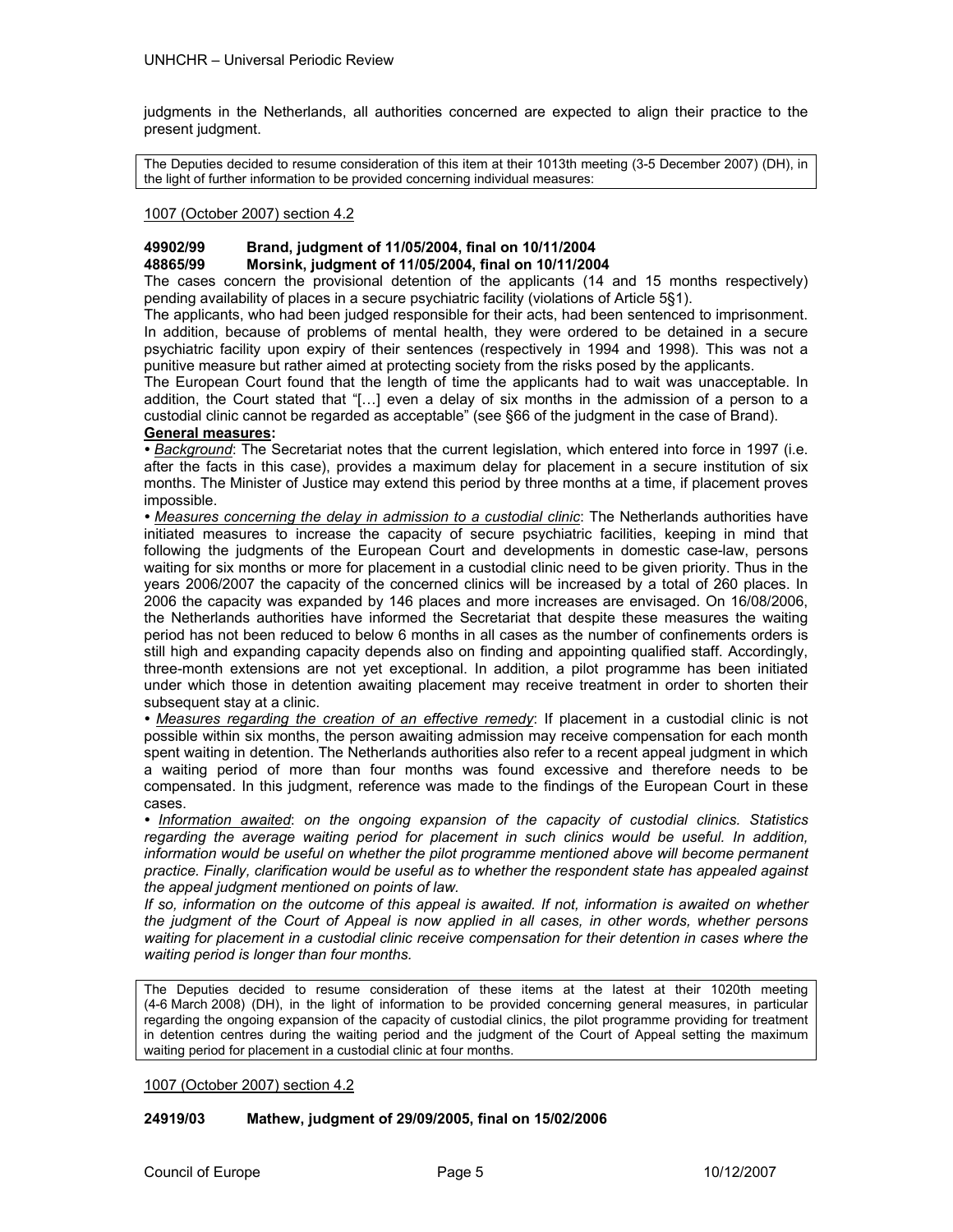The case concerns the poor conditions of detention on remand the applicant suffered in the Aruba Correctional Institution (KIA) on Aruba, which in the European Court's view amounted to inhuman treatment (violation of Article 3).

The European Court recognised that the applicant, while detained, was "stubbornly unco-operative and much inclined to acts of violence against property and individuals" and therefore "impossible to control except in conditions of strict confinement" (§198). However, the Court found that "the applicant was kept in solitary confinement for an excessive and unnecessarily protracted period, that he was kept for at least seven months in a cell that failed to offer adequate protection against the weather and the climate, and that he was kept in a location from which he could only gain access to outdoor exercise and fresh air at the expense of unnecessary and avoidable physical suffering" (§217).

**Individual measures**: The applicant was released on 30/04/2004. The European Court awarded him just satisfaction in respect of the non-pecuniary damages he sustained.

• *Assessment*: *Thus no individual measure seems necessary*.

#### **General measures**:

• *Information provided by the authorities of the Netherlands*: The judgment of the European Court was published in several legal journals in the Netherlands (*NJCM-Bulletin* 2006, no. 4, p. 529-543*, NJB*  2005, no. 45/46, p. 2377-2378, and *ECHR* 2005, no. 11, p. 1084-1096). Furthermore, the KIA has recently been renovated, as a result of which the prison cells and the place designated for outdoor activity are now on the ground floor and that they are compatible with international norms.

• *More details are awaited on this renovation, in particular as regards the facilities for prisoners who have to spend part of their detention in solitary confinement*. *Furthermore, information would be appreciated on a possible policy to transfer such "problem prisoner"s to other territories of the Kingdom of the Netherlands if necessary*.

The Deputies decided to resume consideration of this item at their 1020th meeting (4-6 March 2008) (DH), in the light of further information to be provided on general measures, namely more detailed information concerning the renovations of the Aruba Correctional Institution, and in particular the facilities for prisoners who have to spend part of their detention in solitary confinement.

#### 1007 (October 2007) section 2

### **30810/03 Geerings, judgment of 01/03/2007, final on 01/06/2007**

The case concerns the infringement of the applicant's right to be presumed innocent (violation of Article 6§2). The domestic court of appeal, on the basis of article 36e of the Criminal Code, issued an order for the confiscation of illegally obtained advantage in respect of thefts of which the applicant had been partially acquitted. The appellate court indicated in this respect that the applicant's acquittal on some of the counts against him "did not lead to the conclusion that those offences, in view of their nature, may no longer be considered as 'similar offences' within the meaning of article 36e of the Criminal Code" and thus, pursuant to the same provision but contrary to the general rule on the burden of proof in criminal matters, the Prosecutor only had to establish that there was "sufficient indication" that the accused had committed the offences in order to obtain a confiscation order

The court of appeal accordingly found that there were sufficient indications that the applicant had committed the offences of which he had been acquitted and ordered the confiscation of alleged advantages obtained from those offences in addition to those from the offences of which he had been convicted. The Court of Cassation later upheld the judgment of the court of appeal.

The European Court considered that confiscation following on from a conviction is an inappropriate measure having regard to assets which are not known to have been in the possession of the person affected (as was the case here), the more so if the measure concerned relates to a criminal act of which the person affected has not actually been convicted. It further held that the court of appeal's finding amounted to a determination of the applicant's guilt without the applicant having been found guilty according to the law.

**Individual measures**: The European Court considered that the question of just satisfaction was not ready for decision and reserved the matter in its entirety in the light of the possibility of an agreement between the respondent government and the applicant.

**General measures**: The judgment was published in several legal journals in the Netherlands (*EHRC*  2007/61, pp 574-577, *Delikt & Delinkwent* 2007/6, *NJB* 2007/22 and *JOL* 2007/389 *(Hoge Raad Strafkamer)).*

• *Information is awaited regarding further possible measures taken or envisaged by the Netherlands authorities to ensure that future confiscation procedures are conducted in accordance with Article 6§2 of the Convention.* 

The Secretariat has sent an initial phase letter to this effect on 23/08/07.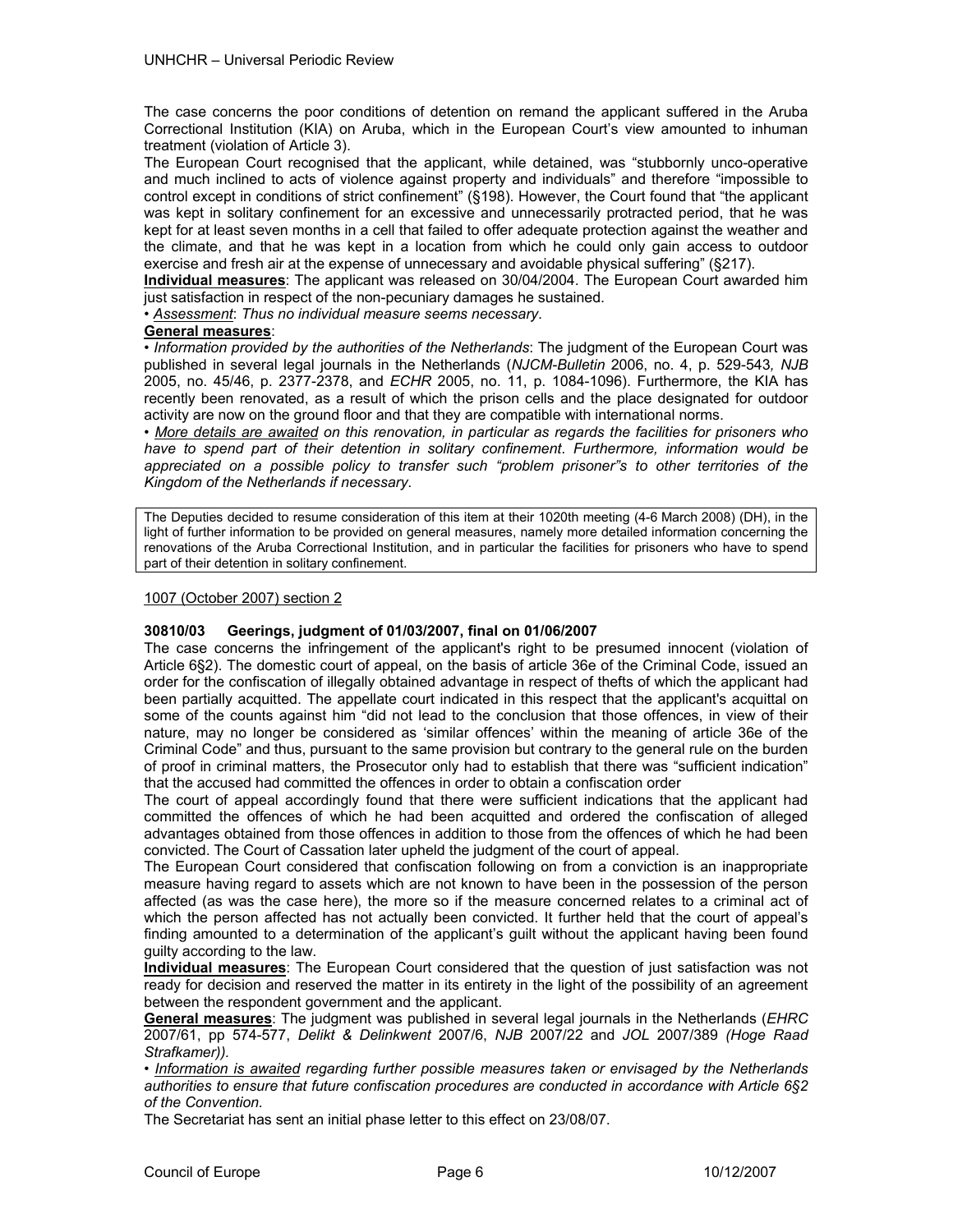The Deputies decided to resume consideration of this item at their 1020th meeting (4-6 March 2008) (DH), in the light of further information to be provided on general measures.

#### 1007 (October 2007) section 2

### **1948/04 Salah Sheekh, judgment of 11/01/2007, final on 23/05/2007**

The case concerns the Netherlands authorities' rejection of the application for asylum made by the applicant, a Somali national and a member of the Ashraf minority. The authorities considered, on the basis of regular country reports drawn up by the Ministry for Foreign Affairs, that the applicant would run no real risk of treatment contrary to Article 3 if he returned to Somalia and that his return would not amount to unduly harsh treatment because he could settle in one of the areas of Somalia identified as "relatively safe".

The European Court found that there could be no guarantee that the applicant, once in a "relatively safe" area, would be allowed to stay in that territory, and in the absence of any monitoring of deported, rejected asylum seekers, the Netherlands authorities could have no means of verifying whether or not the applicant had succeeded in gaining admittance. In view of the positions taken by the *de facto* authorities in the "relatively safe" areas, it seemed in the Court's view somewhat unlikely that the applicant would be allowed to settle there. There was a real chance that he would be removed and obliged to go to areas considered unsafe.

The European Court also took the view that the applicant's treatment before he left Somalia could be classified as inhuman within the meaning of Article 3 and that there was no indication that if he returned he would be in a significantly different situation from that from which he had fled.

Lastly, the Court considered that the applicant's treatment in Somalia was not meted out arbitrarily: if the protection offered by Article 3 were not to be rendered illusory, he could not be required to establish any further special distinguishing feature other than his membership of the Ashraf minority to show that he was at risk.

Thus, the Court found that the expulsion of the applicant to Somalia as envisaged by the Netherlands authorities would be in violation of Article 3.

**Individual measures**: On 10/03/2006, the applicant was granted asylum on the basis of a temporary categorical protection policy adopted by the Minister of Justice on 24/06/2005 in respect of asylum seekers coming from certain parts of Somalia. It would be reviewed when the European Court had reached a decision in this case, or in one of the similar cases pending before it.

• *Information is therefore awaited on the individual measures envisaged to remedy the violation in respect of the applicant.* 

**General measures**: The judgment was published in numerous legal journals in the Netherlands (among others: *NJB* 2007/362 (special issue on this judgment), *AB* 2007/76, *NJCM* 32(2007) nr. 2 pp 111-113 and 179-194 and *EHRC* 2007/36).

• *Information is awaited on further measures taken or envisaged by the Netherlands authorities to prevent new, similar violations in the future, in particular with regard to the following four points:* 

*- possible modification of the policy regarding Somali asylum seekers in situations similar to that of the applicant (see also "Individual measures" above);* 

*- possible modification of the general policy of deporting rejected asylum seekers to "relatively safe" areas of countries otherwise deemed "unsafe" or "relatively unsafe";* 

any changes envisaged to the policy of requiring asylum seekers to show the existence of *special distinguishing features beyond membership of groups whose members are exposed to treatment in breach of Article 3 in their country of origin;* 

*- dissemination of the judgment of the European Court.* 

The Secretariat has written to the Netherlands authorities concerning these points.

The Deputies decided to resume consideration of this item at their 1013th meeting (3-5 December 2007) (DH), in the light of further information to be provided on individual and general measures.

#### 1007 (October 2007) 5.1

### **50210/99 Doerga, judgment of 27/04/2004, final on 27/07/2004**

The case concerns the recording by prison authorities of telephone conversations of the applicant, a prisoner at the time, after he had given the police a false tip-off about an alleged escape attempt by other detainees (violation of Article 8). The tapes were kept for the purposes of an ongoing